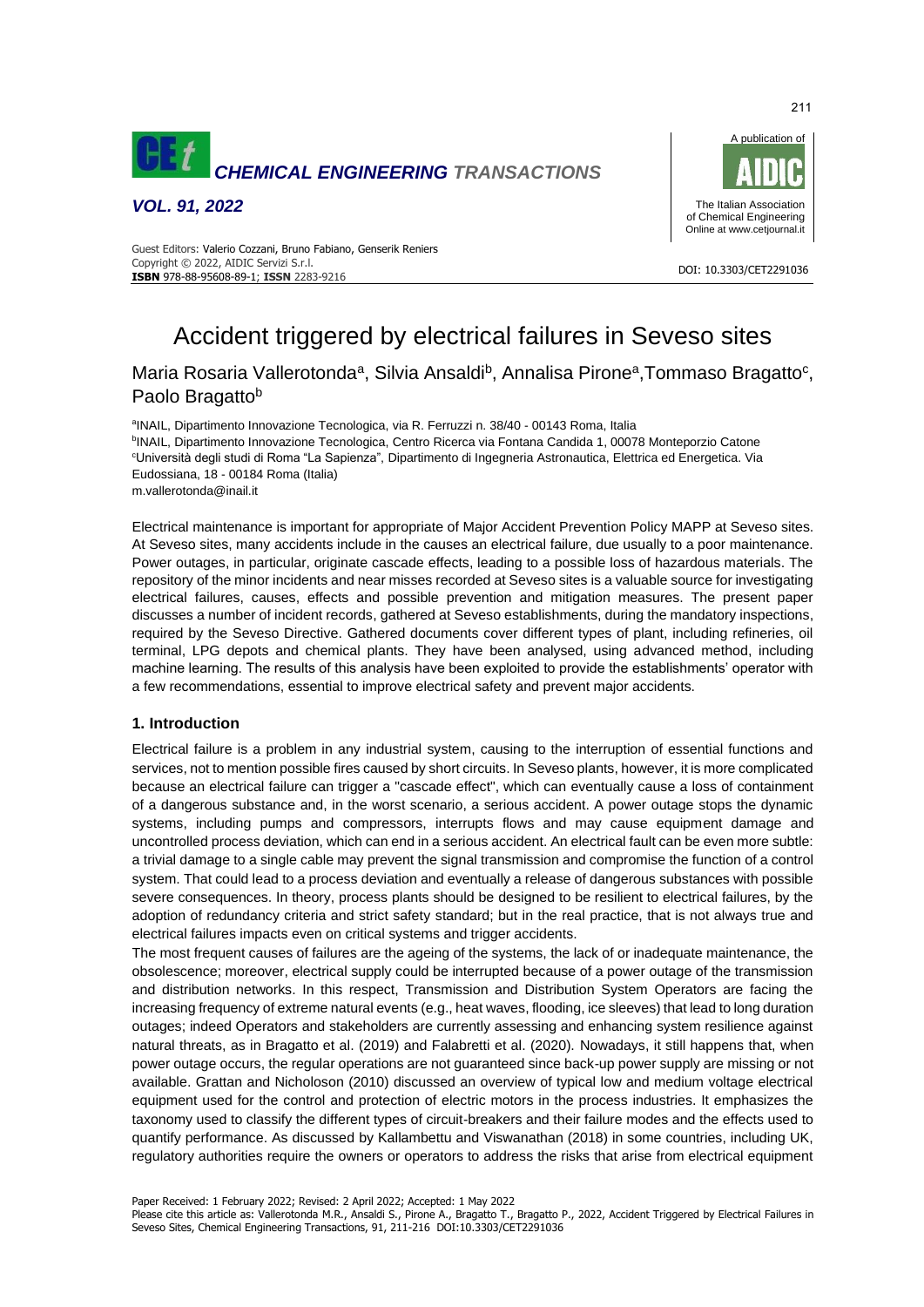failure and to have procedure to assure adequate operation and maintenance of electrical power systems and protection devices. HSE, which is the UK Authority for the Control of Major Accident Hazard, in particular, considers the ageing of electrical systems as an essential part of the much more general issue control of ageing at COMAH establishment (COMAH is equivalent of Seveso for UK). In the fundamental report published by HSE, there is a specific chapter on the ageing Electrical systems (HSE 2010); it provides both operators and regulatory bodies with many suggestions about the life cycle, the inspection and the maintenance of electrical control devices, cables, switchgear, transformers. This chapter is still the best general guideline on this matter, although the many progress in this decade. In particular, the concept of monitoring and maintenance have been overcome by the new approach of predictive diagnostics, which uses data driven algorithm to provide state-ofhealth and remaining useful life (RUL) of the critical electrical system, as discussed by Hofmeister et al. (2013). It must be said that there is an overlap between the issue of deterioration of electrical systems in general and that of the functionality of electrical safety systems, regulated by the standard (IEC 61511), for which many documents are available in the technical literature. However, IEC 61511 is not applied in most Italian Seveso plants, as too expensive and difficult. Furthermore, IEC61511 does not include power supply, switchgear, cables and transformers, which are involved in many failures and accidents.

A recent study by the European Commission (MAHB 2021) analysed and found, among the approximately 1100 major accidents recorded in the MAHB archive, 90 events, having as main or contributing causes, the failures of the power supply. The study considered the different types of faults and the different equipment involved; it was based on events occurred at European Seveso sites in the last two decades and reported to EU commission because their serious consequences for humans, environment or property. That study inspired the present work, which, instead, discusses events with no significant consequences. These events include minor accidents and near misses occurred at Italian Seveso sites. The study is focused on 86 events occurred in the last decade and caused by electrical failures. The results are compared with the previously mentioned European study (MAHB 2021). The considered events occurred under Seveso Legislation, which involves various process industries (refineries, petrochemicals, oil terminals and depots, chemical plants and warehouses). Thus, the results of different studies done in the scope of Seveso may be useful indeed for all process industries in order to prevent accidents related to electrical failures.

#### **2. Materials and methods**

#### **2.1 Materials**

During the mandatory inspections, required by the Seveso Legislation, the operators provide the inspector with a documentation of the operational experience, consisting of a summary report for each occurred anomaly, near miss or incident, according to the definitions of Italian regulation (UNI 10617). Since 2015, these documents have been collected on national basis for upper tier establishments. The document repository currently contains some 4200 reports, collected in five years by some 100 inspectors throughout Italy. The reports contain the description of the events, the analysis results with the identified causes, the technological devices and the organizational barriers (i.e. operational instructions or procedures) that failed or worked correctly, the recovery actions undertaken and the follow-up activities. They adopt a similar format, but are compiled differently for accuracy of details and information from one establishment to another. The value of those reports, however, is the textual description; thus, each report, usually one page long, describes, in a few sentences, *what* happened, *what* are the elements involved (equipment, substances, people), *what* failed and *what* succeeded. The challenge is to extract this information, i.e. textual data with their semantics, useful for several studies, including those for the recurrent issues related to well-known technologies, as discussed by Ansaldi et al. (2019).

#### **2.2 Methods**

The method adopted is hybrid, based on cognitive and statistical analysis. The cognitive method uses Natural Language Processing NLP and Machine Learning ML capabilities, parts of Artificial Intelligence techniques, to automatically extract and manage information from a bulk of data. Those types of tools are able to extract information from a text and classify into concepts according to taxonomies and ontologies; thus, Single et al. (2020) use these techniques to elicit concepts from eMARS accident database and build a knowledge base, Huges et al. (2019) to extract information from multilingual free-text safety incident reports in railway transport. The ML applied in this research is a supervised learning method, following the classification provided by XU and Saleh (2021), since the goal of the system is to learn a target function adopted to predict the values of an abstract concept. The cognitive method adopted, described in detail in (Ansaldi 2021), is able to extract, from the near miss reports, the types of equipment, the substances involved, the failure modes, the causes of events, the technical and organizational items and their relations (i.e. related\_to, part\_of, involves, and causes), thus, to represent the textual content into a relational model. NLP and ML tools by IBM Knowledge Studio (2021)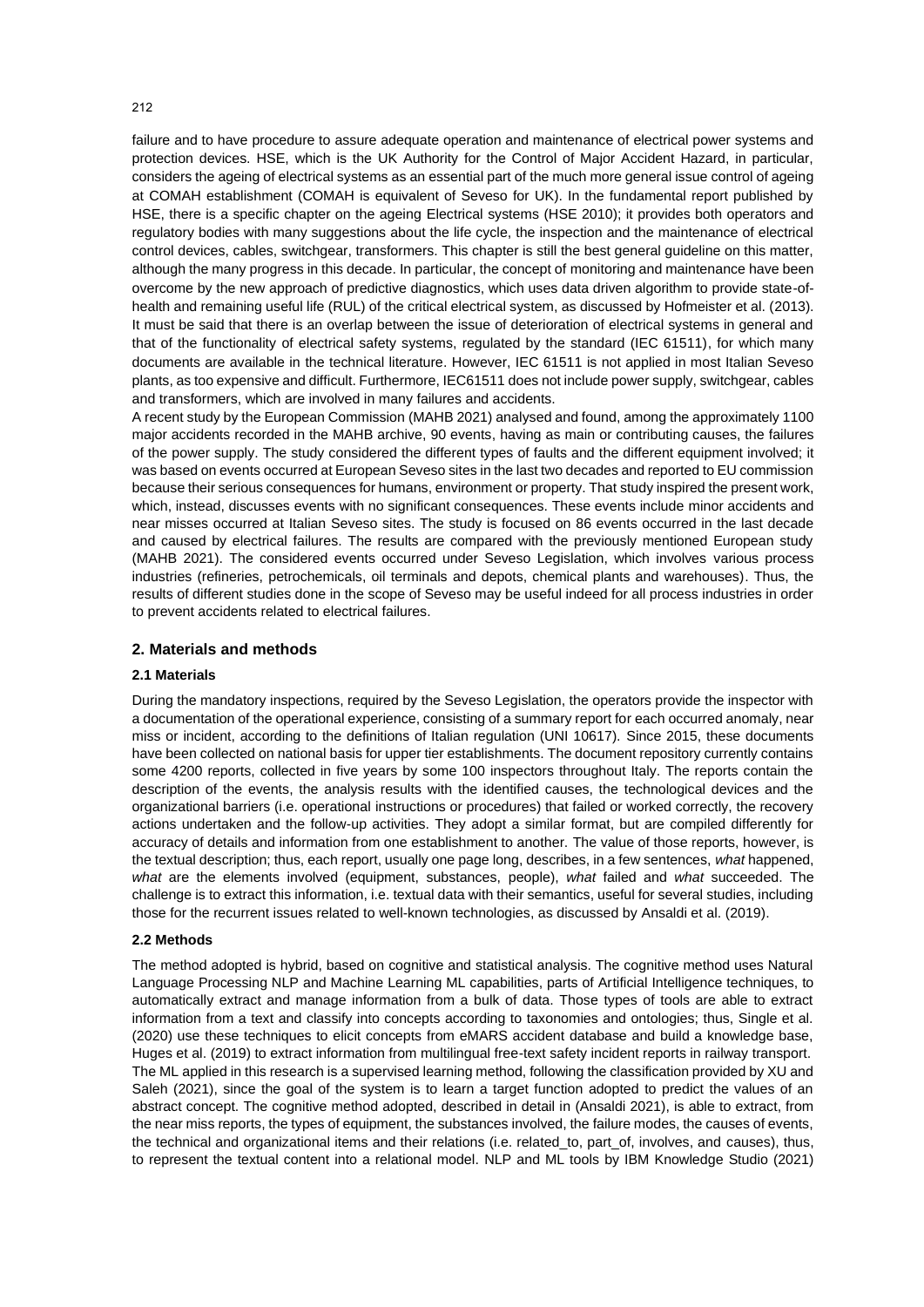were used for training the model to recognize and extract the entities and their relations contained in the reports. A set of approximately 400 documents were annotated to train the machine-learning model. The archive currently counts more than 4200 reports, which are automatically analysed by the ML model when uploading documents. The EsOpIA (Operational Experience and Artificial Intelligence) is the application developed upon this deployed model to access and query the near miss archive. In EsOpIA, the search functionalities use both natural language and types of entities extracted by the model combined with logical operators.



*Figure 1: Schema related to "cascade effects".*

The schema depicted in Figure 1 shows how electrical failures can trigger cascade effects, having impact on control systems and utilities (i.e. anomalies) or on the process involving equipment and substances (i.e. near misses). For these events, it is discriminated the cases in which the safety devices interrupt the process (block succeed), from those in which blocks failed, partially or totally, or were missing, identifying the types of consequences with hazardous substances, including minor leakage, initial fire or none release. "None release" includes also the case of abatement into flare. The pathways of the schema are suitable to describe the cascade sequence. They were used for defining the queries to EsOpIA, which, in turn, are described as sequences of model parts, i.e. entities, concepts (instances) or relations, combined with logical operators. For instance, the query "power AND (event.failure AND technical-barrier (blocks, valves) AND event.loss", means to search the cases related to power that have registered any type of failure (event.failure) of specific technical barriers (e.g. instances blocks and valves) with some loss of containment (event.loss). The system, however, is able to extract the other information, including the types of equipment or the substances involved. A further analysis was done, focusing on the role played by safety barriers, i.e. working, failed or missing. Considered barriers include technical control systems, protection systems, organizational resources and procedures. Trivial statistics was used to analyse the frequencies of the modes of occurrence highlighting the most common situations and to discuss the results with respect to accidents registered in eMARS repository (MAHB 2021).

## **3. Results**

The search activity starts looking for reports that deal with power supply and then queries are refined by selecting types of entities, including failure modes (event.failure), loss (event.loss), technical barriers, or specifying concepts or instances, e.g. valve, DCS, UPS. The different pathways, named by the tags assigned to each box in the schema of Figure 1, represent the queries used in EsOpIA and described below with some examples.

## **3.1 Cascade pathways**

The pathway 1-A-D in Figure 1 aims to identify the anomalies of safety utilities due to control systems failure; the queries consider the cases of event failures, such as blackout, outages, power interruption or overvoltage, and information related to the failed control systems are extracted. The results point out that the control systems involved in electrical failures include signals, inverter, sensors, and DCS. In the 15 reports extracted, one outlines that, due to a signal anomaly by the smoke and temperature detection systems of a drying department, the optical-acoustic alarms were activated and blocked the air conditioning and drying systems of the department; however, the event had no safety consequences other than those in economic terms. Another case describes that, without there activating any alarm signal, the PLC turned off; this had no consequences but could have caused problems in the operation of the reactors.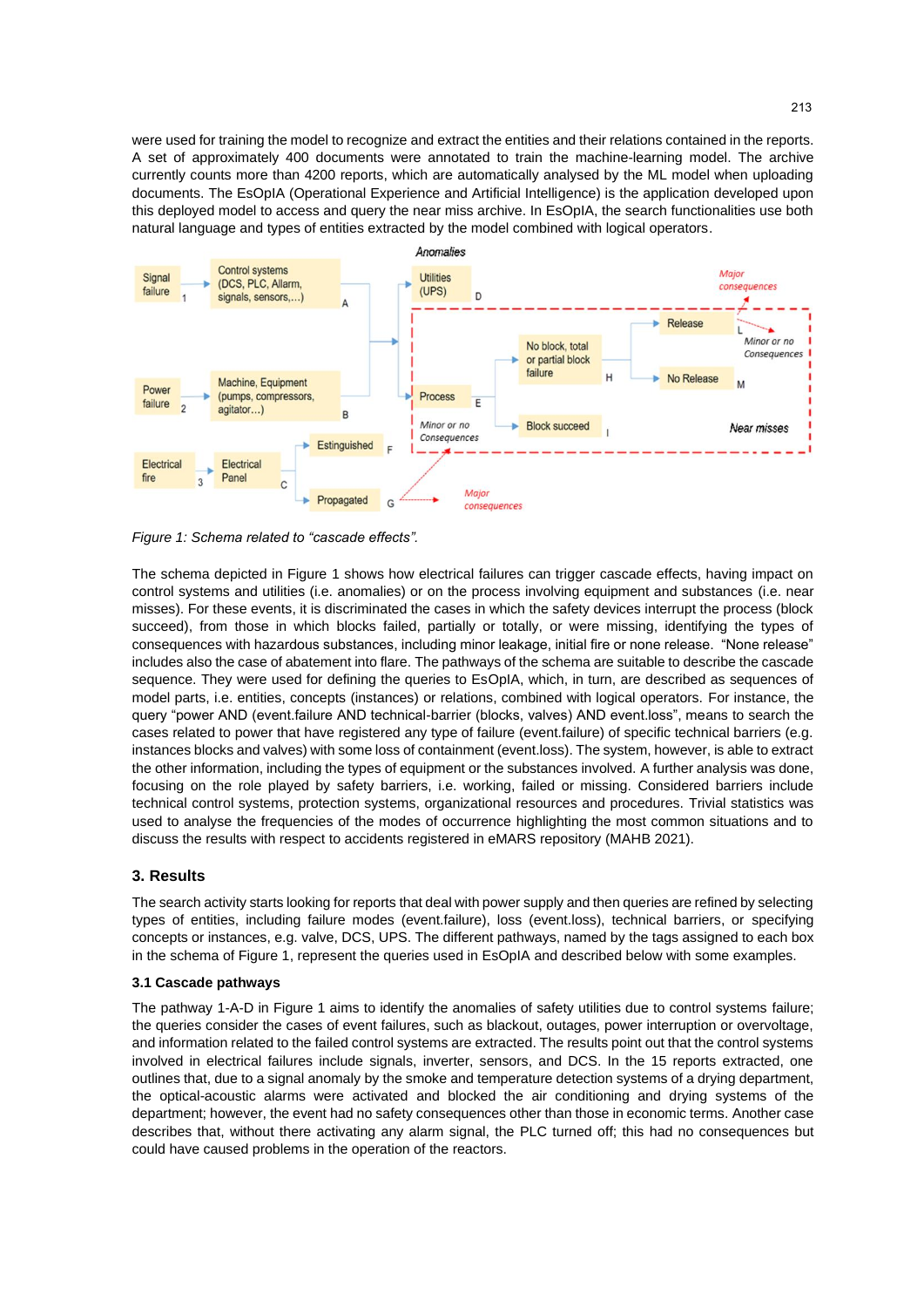In the schema, the pathway 1-A-E-I describes the cases of anomalies of safety utilities that effect the process but the block devices worked correctly avoiding release of hazardous substances. As the previous case, the query takes into account the types of electrical failures, but highlights the technical barriers intervened to block equipment (e.g. pumps, agitators and compressors) and safeguard the process. One of the three results reports that, because of malfunction of the substation switch, the alarm missed, therefore, a compressor continued to run without the auxiliary utilities (e.g. jacket cooling water and lubrication oil). The compressor overheated causing minor damage, but without consequences for safety and the environment. Another report describes that a substation switch breakdown caused the disconnection of a turbo generator via DCS; therefore, the fan stopped and blocked the boiler. Consequently, due to the lack of steam, another turbo generator, working in parallel, stopped. The cases, described above, are anomalies since control systems failed; but in other three reports, similar events had impact on the process causing, together with failure of block systems, loss of containment of hazardous substances (pathway 1-A-H-E-L of the schema). One report describes that the anomalous signal emitted by a solenoid valve caused the intervention of control switchgear that interrupted the power supply to the process with a small release of substance.

Another question is to look for cases where power supply failure caused problems to the equipment and safety utilities but without arising process difficulties (pathway 2-B-D). The search is done on all types of event failure occurred at particular technical barriers, including UPS, monitoring system, fire-fighting system and generator. The 18 reports extracted show that the events have been blackout, short-circuit, power-interruption or functional interruption. One report describes that, due to disconnection of energy from the external network in the plant, all the equipment (pumps and compressors) stopped; the consequence was a general factory blackout, since the emergency electric generator did not work, but without release. In another event, a centrifuge stopped, apparently without reason (no high motor amperage, no high torque), and power supply failed. When the centrifuge restarted, there was a short circuit in it because one of the power cables was without insulation and thus, all the equipment stopped. This condition was due to the crankcase cover of the engine, which, with the vibrations of the machine, being supported by the cables, has worn one of them. The shutdown of all plant equipment and utilities did not cause any release.

The power supply failure, however, can affect the equipment and the process; therefore, it is important that the block systems succeed to avoid release of hazardous substances (pathway 2-B-E-I). The query, working on successful events (e.g. stop, block) activated by technical barriers, including blocks, valves, rupture disc, provided 26 documents. A report describes that a power outage caused the automatic energy system to intervene. Due to an anomaly of an under voltage relay, an overvoltage occurred unhooking the protection switch of a generator and failing the power supply with interruption of all equipment and processes, however, the safety devices worked avoiding release. Another document reports that a fault on the external power line caused a power outage and subsequent start-up of the UPS. The production plant stopped and at the same time, the valves closed and prevented the substance from reaching the mixing process.

There are 7 cases with similar conditions but the technical barriers for blocking the process, totally or partially, failed, without loss of containment, or the release was controlled (2-B-E-H-M). In one case, after a power failure, the emergency generator started to operate, guaranteeing continuity to the process. When the power is restored, the commutation required a temporary interruption of the functionality of the agitator, which caused a pressure increase in the reactor. The control system was able to change the number of revolutions of the agitator, thus the process did not have any consequences. In a similar case, the anomaly of the agitator speed, after the resumption of the power supply from the external network, led to an increase in pressure and consequent opening of the rupture disk with controlled release of the product.

In 5 cases, indeed, there was a loss of containment (pathway 2-B-E-H-L). Following a blackout due to a strong storm, the automatic emergency shutdown procedures of the plants started and the separate collection of chlorite circulating on the absorption columns was activated. An excessive amount of solution (yard run-off water and chlorite) reached the wastewater treatment plant; which had no overflow block, thus, the solution flowed out the pavement, and emergency actions have taken to avoid an environmental accident.

Referring to the events of electrical fire, pathway 3-C-F, three reports have been found. In one case, a fire in the low voltage electrical substation occurred because a deteriorated cable powering a critical pump. Even if the asset damage was minimal, the destruction of the electrical substation, the most loss was in the production interruption. In another case (pathway 3C-G), a fire started in the switchgear room of a production department due to the explosion of a capacitor, likely due to batteries in service exceeding their fixed lifetime.

The Table 1 summarizes the number of reports extracted for each pathway used in the search activity.

*Table 1: Report extracted for the pathways*

| 1-A-D |  |  |  |  |
|-------|--|--|--|--|
| 15    |  |  |  |  |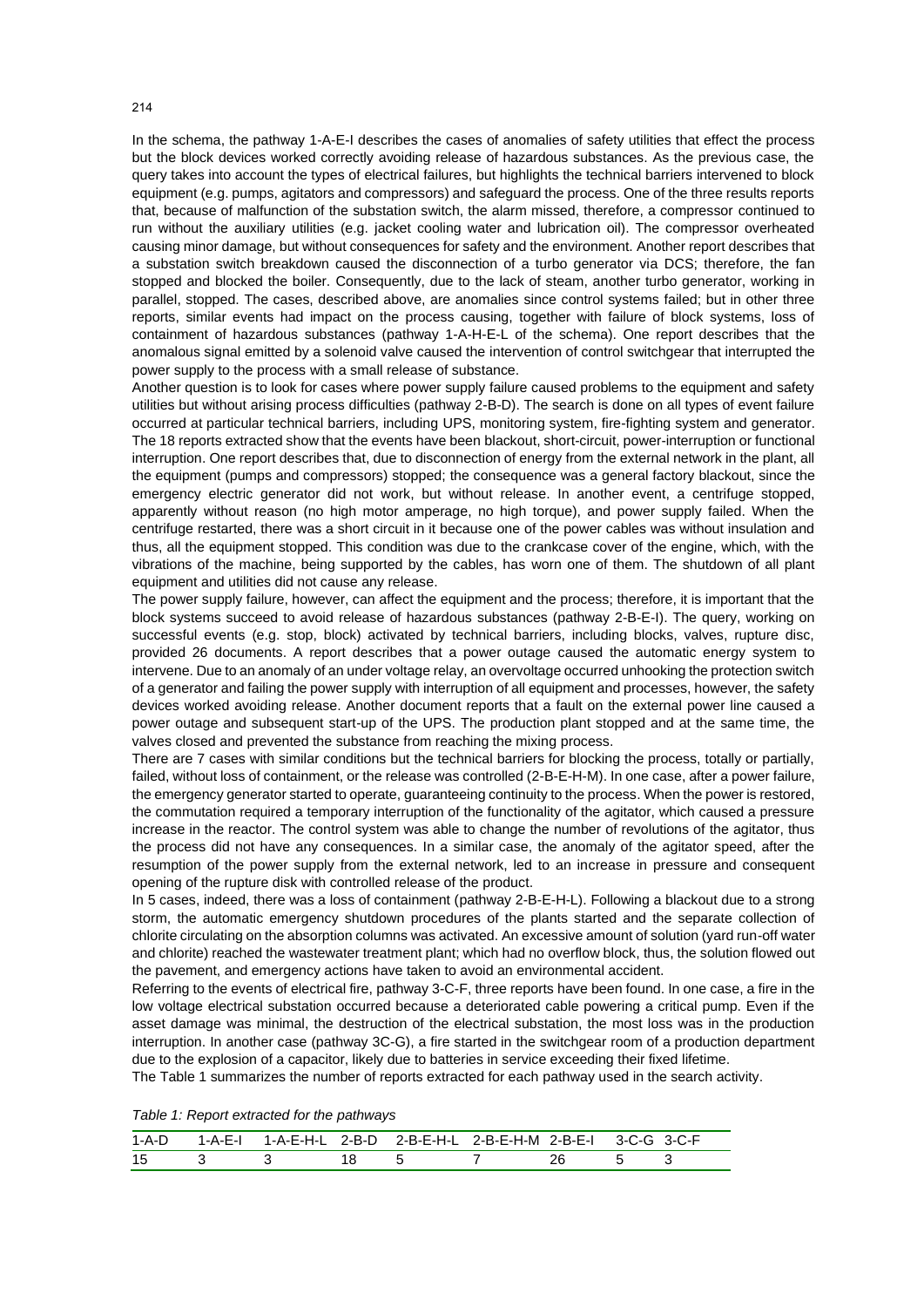#### **3.2 Barriers' analysis**

Table 2 summarizes the roles of technical and organizational barriers to prevent events or mitigate the consequences, according to the analysed near misses. The third row (BOTH) provides the cases in which both types of barriers were involved in the same report. For each type, the Table 2 shows the number of reports were barriers successful (OK), failed (KO) and would be implemented (MISSING). The protection devices (4 cases) and UPS (3) were efficient technical barriers, while UPS failed in two events, 2 reports claim the lack of alarm systems and 1 the absence of plant protection system. The organizational barriers that worked successfully are the activation of safety (4) and emergency (8) procedures. Incorrect planning (8), unsuitable or not implemented maintenance procedure (20), incorrect activation of emergency procedures (4) and safety procedures (3) are the organizational barriers that failed. The reports contain also the follow-up actions for improving the safety conditions, including the implementation of new technical and organizational barriers. One of the technical measures found necessary to ensure continuity of power supply during the performance of activities is to make sure the presence and functionality of the UPS. Many operators, however, require the installation of devices for parameter detection and alarm systems (9 cases), while others, in 8 cases, have planned changes of the systems. Among the organizational / managerial solutions, the updating and / or implementation, where absent, of plant management procedures (6) or equipment maintenance and controls (7) were identified as necessary, while in 4 cases it was essential to strengthen the training of workers (4) to make them more aware and prepared to carry out their activities in the plant.

*Table 2: Affected technical and organizational barriers*

| <b>Barrier</b>    | DК | m  | Missing |
|-------------------|----|----|---------|
| Technical         |    |    | 32      |
| Organizational 12 |    | 35 | 18      |
| <b>Both</b>       |    | 12 |         |

## **4. Discussion**

#### **4.1 Comparison with eMARS**

The results are compared with those obtained in the previously mentioned eMARS report (MAHB 2021). The events extracted from EsOpIA are not contained in eMARS and vice versa, thus, they are two disjoint sets, for which it makes sense of doing a comparison. In particular, Table 3 shows the comparison of the initial causes, Table 4 reports the consequences in terms of functions compromised by the cascade of events.

| Table 3: Causes compared with eMARS |  |  |  |
|-------------------------------------|--|--|--|
|-------------------------------------|--|--|--|

| Causes of primary failures             | <b>EsOpIA</b> | eMARS |
|----------------------------------------|---------------|-------|
| <b>Electrical faults</b>               | 42            | 35    |
| Loss of power supply                   | 34            | 34    |
| Power failure due to emergency rollout | 3             | 3     |
| Procedural error                       | 5             | 2     |
| Electrical fire                        |               | 2     |
| No information available               |               | 14    |
| TOTAL                                  | 87            | 90    |

#### *Table 4: Consequences compared with eMARS*

| Affected functions                             | <b>EsOpIA</b> | eMARS |
|------------------------------------------------|---------------|-------|
| Utilities (e.g. cooling, water, steam)         | 24            | 39    |
| Process equipment (e.g. reactor, boiler)       | 26            | 36    |
| Components (e.g. pump, valves, agitator)       | 13            | 32    |
| Safety systems (e.g. firefighting, monitoring) | 23            | 18    |

The numbers of events of the two sets are very close.

Due to the causes, there is a good consistency of the results between near misses and major accidents. On the other hand, for the consequences, there is a remarkable difference between the two sets. That is reasonable because in major accidents the cascade of events goes further, while in near misses it stops earlier.